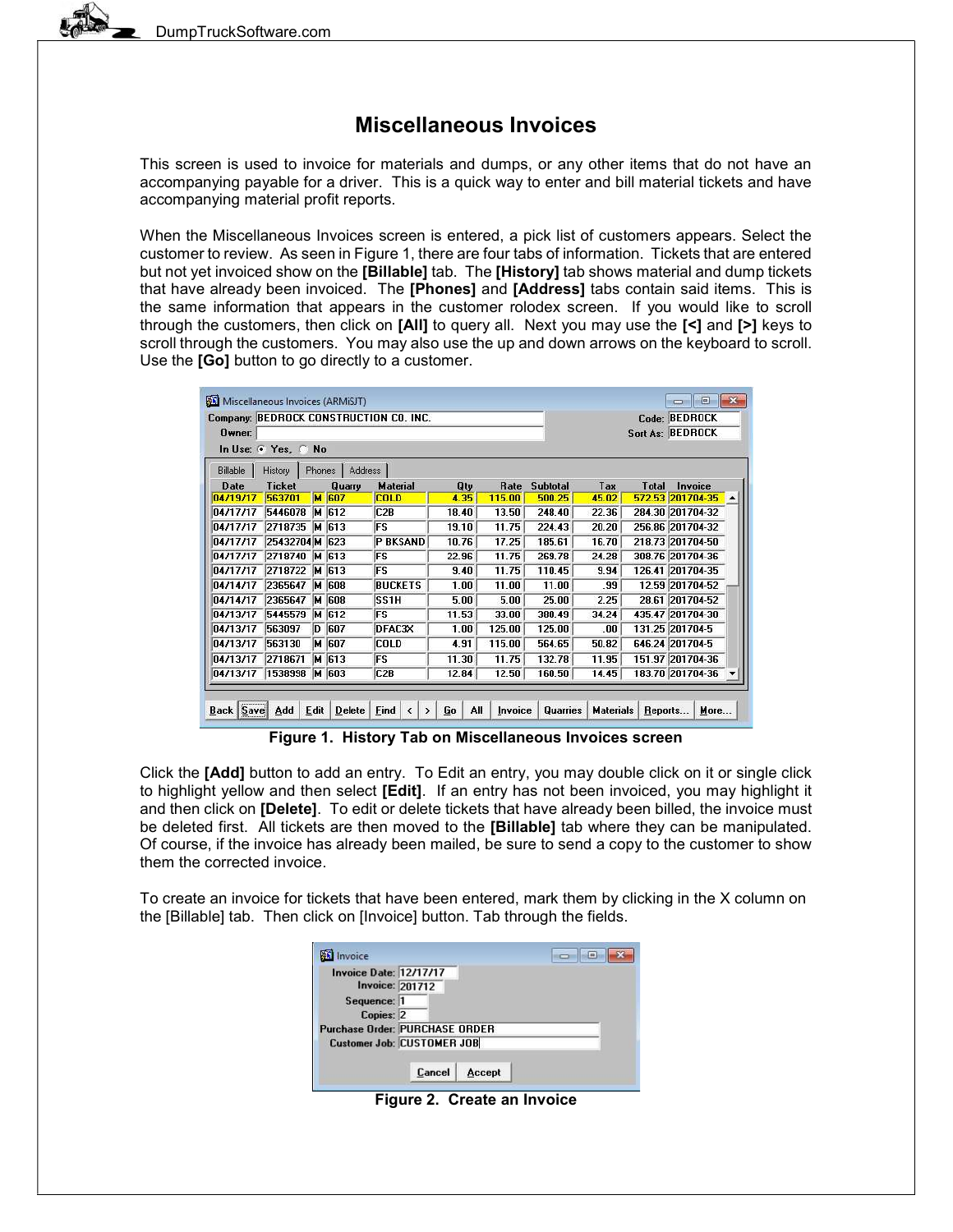Figure 3 shows a completed material ticket. The fields in red (Quarry, Material and County) provide pick lists. The Material pick list displays the materials and prices for the previously selected quarry.

| Add - Edit                  |                                      |           | $\blacksquare$                          |  |  |  |  |  |
|-----------------------------|--------------------------------------|-----------|-----------------------------------------|--|--|--|--|--|
|                             |                                      |           | Customer: BEDROCK CONSTRUCTION CO. INC. |  |  |  |  |  |
|                             | Date: 12-17-17<br>Ticket: 1234567890 |           |                                         |  |  |  |  |  |
| Type: M<br>Quarry: BEDR     |                                      |           | "M" or "D" Material or Dumps            |  |  |  |  |  |
| <b>Material: DRAIN ROCH</b> |                                      |           |                                         |  |  |  |  |  |
| Unit: T<br>Qty:             |                                      | 25 DO     | Tons, Yards, Loads, Pieces, Other       |  |  |  |  |  |
| <b>Material Cost:</b>       |                                      | 18.00     | 81                                      |  |  |  |  |  |
| <b>Mtl Sell Price:</b>      |                                      | 19.75     |                                         |  |  |  |  |  |
| Subtotal:                   |                                      | 493.75    |                                         |  |  |  |  |  |
| Taxable:                    | Y                                    | Yes or No | <b>Duplicate Ticket Approval</b>        |  |  |  |  |  |
| County:                     |                                      | SC.       |                                         |  |  |  |  |  |
| <b>Tax Rate:</b>            |                                      | 9.00      | Date:                                   |  |  |  |  |  |
| Tax <sup>-</sup>            | 44.44                                |           | User:                                   |  |  |  |  |  |
| <b>Energy Fee:</b>          |                                      | 5.00      |                                         |  |  |  |  |  |
| <b>Admin Pct:</b>           |                                      | 10.00     |                                         |  |  |  |  |  |
| Admin Fee:                  |                                      | 54.32     |                                         |  |  |  |  |  |
| <b>Bill Total:</b>          |                                      | 597.51    | Invoice:                                |  |  |  |  |  |
| <b>Back</b>                 | Save                                 |           | <b>Delete</b>                           |  |  |  |  |  |

Figure 3. Add – Edit Material Tickets

Invoices can be reprinted or made into a PDF by double clicking on the invoice number. A small popup appears as show in Figure 4.

| 45579     | Energy Fee:        | 5.00         |                                                           | 35.47 2017 |
|-----------|--------------------|--------------|-----------------------------------------------------------|------------|
| 3097      | <b>Admin Pct:</b>  | 10.00        |                                                           | 31.25 2017 |
| 3130      | Admin Fee:         | 54.32        |                                                           | 46.24 2017 |
| 18671     | <b>Bill Total:</b> | 597.51       | <b>Invoice: 2017121</b>                                   | 51.97 2017 |
| Add<br>E٠ | Dump Truck System  | <br>View<br> | Do you want to View, Print or make a PDF?<br>Print<br>PDF | ×<br>ports |

Figure 4. View -Print-PDF Invoices

### **Reports**

Click on the [Reports…] button to see a list of reports available under this screen.

#### Uninvoiced Miscellaneous Items.

This hand report ensures that all items entered have been invoiced.

#### Duplicate Tickets.

This report prompts for a starting date. Any tickets that were duplicated going forward from that date will appear. See Figure 5 for an example.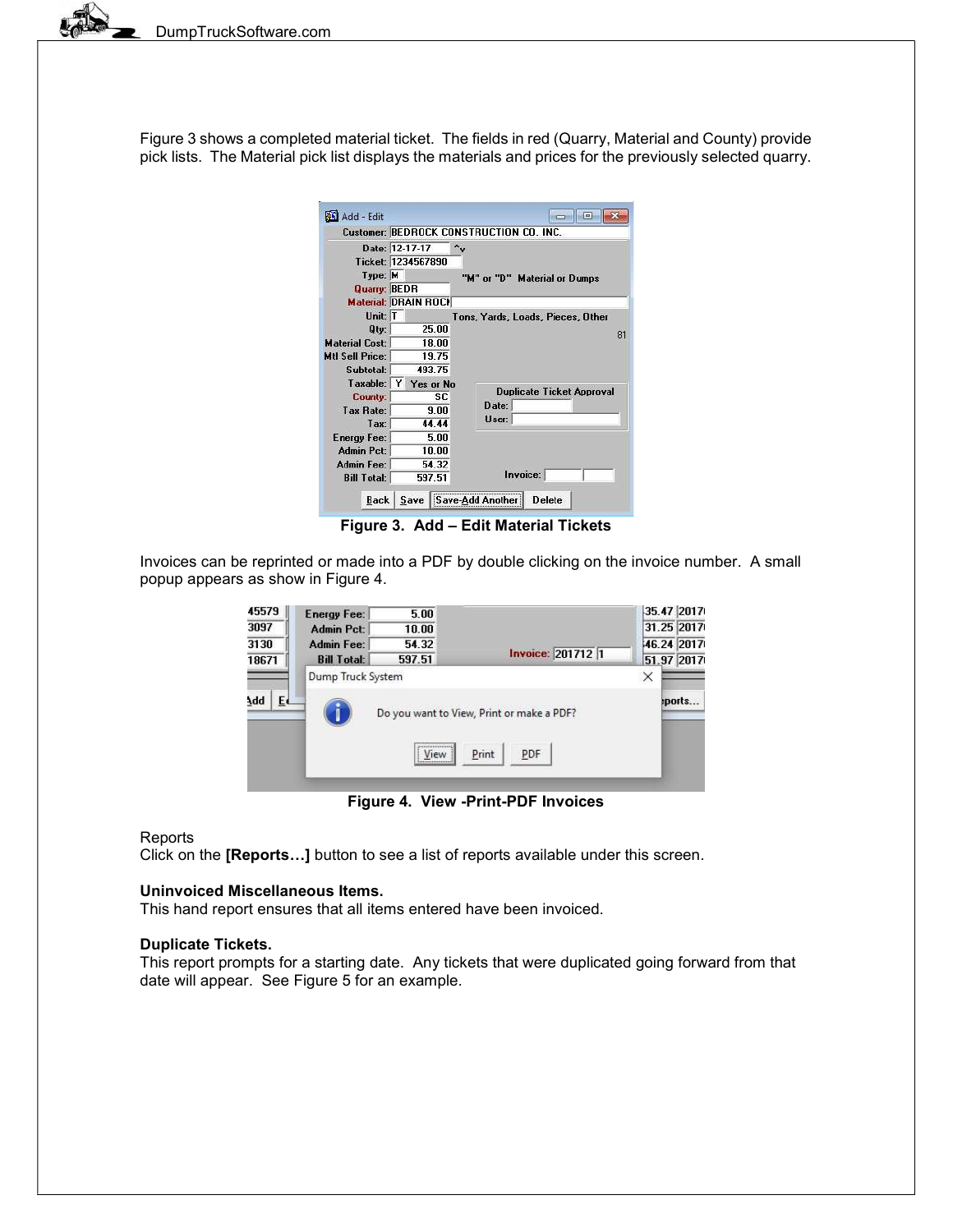|        |      |                                 | <b>DUPLICATE TICKETS</b><br><b>Starting From: 01/01/2017</b> |       |        |        | 12/17/2017<br>11:03 AM |
|--------|------|---------------------------------|--------------------------------------------------------------|-------|--------|--------|------------------------|
| Ticket | Date | Quarry                          | Material                                                     | Qtv   | Rate   | Amount | Invoice                |
|        |      | 1517145 01/12/17 BEDROCK OUARRY | <b>CLASS II BASE</b>                                         | 12.12 | 12.50  | 151.50 | 201701-111             |
|        |      | 01/12/17 BEDROCK QUARRY         | <b>CLASS II BASE</b>                                         | 12.12 | 12.50  | 151.50 | 201701-159             |
|        |      | 1519510 01/26/17 BEDROCK OUARRY | CLASS II BASE                                                | 11.57 | 12.50  | 144.63 | 201701-159             |
|        |      | 01/26/17 BEDROCK QUARRY         | <b>CLASS II BASE</b>                                         | 11.57 | 12.50  | 144.63 | 201703-90              |
|        |      | 1519868 01/27/17 BEDROCK QUARRY | <b>CLASS II BASE</b>                                         | 11.64 | 12.50  | 145.50 | 201703-90              |
|        |      | 01/27/17 BEDROCK QUARRY         | <b>CLASS II BASE</b>                                         | 11.64 | 12.50  | 145.50 | 201701-159             |
|        |      | 1526179 02/28/17 BEDROCK QUARRY | <b>COLD PATCH/CUTBACK</b>                                    | 5.09  | 125.00 | 636.25 | 201702-70              |
|        |      | 02/28/17 BEDROCK QUARRY         | <b>COLD PATCH/CUTBACK</b>                                    | 5.09  | 125.00 | 636.25 | 201702-84              |
|        |      | 1533288 03/27/17 BEDROCK QUARRY | CLASS ILBASE                                                 | 12.15 | 12.50  | 15188  | 201703-90              |
|        |      | 03/27/17 BEDROCK QUARRY         | <b>CLASS II BASE</b>                                         | 12.15 | 12.50  | 151.88 | 201703-121             |

Figure 5. Duplicate Tickets Report

# Sales Tax For Miscellaneous Invoices Tickets.

This report prompts for a date range. All entries appear and are grouped by tax location. See Figure 6 for an example.

| <b>MISCELLANEOUS INVOICE SALES TAX</b><br><b>Detail Report</b><br>04/10/2017 thru 04/13/2017 |               |                             |      |       |        |          |        |
|----------------------------------------------------------------------------------------------|---------------|-----------------------------|------|-------|--------|----------|--------|
| <b>MATERIAL SALES</b><br><b>SC</b>                                                           |               |                             |      |       |        |          |        |
| Date                                                                                         | <b>Ticket</b> | Customer                    | Rate | Qtv   | Rate   | Amount   | Tax    |
| 04/10/2017                                                                                   | 5444193       | BEDROCK CONSTRUCTION CO. IN | 9.00 | 15.50 | 13.50  | 209.25   | 18.83  |
| 04/10/2017 2364845                                                                           |               | BEDROCK CONSTRUCTION CO. IN | 9.00 | 12.36 | 28.00  | 346.08   | 31.15  |
| 04/10/2017 2013001                                                                           |               | BEDROCK CONSTRUCTION CO. IN | 9.00 | 19.46 | 11.75  | 228.66   | 20.58  |
| 04/10/2017                                                                                   | 1537949       | BEDROCK CONSTRUCTION CO. IN | 9.00 | 12.23 | 12.50  | 152.88   | 13.76  |
| 04/10/2017                                                                                   | 1537667       | BEDROCK CONSTRUCTION CO. IN | 9.00 | 11.86 | 12.50  | 148.25   | 13.34  |
| 04/10/2017                                                                                   | 2012700       | BEDROCK CONSTRUCTION CO. IN | 9.00 | 11.75 | 11.75  | 138.06   | 12.43  |
| 04/10/2017                                                                                   | 2718566       | BEDROCK CONSTRUCTION CO. IN | 9.00 | 11.45 | 11.75  | 134.54   | 12.11  |
| 04/10/2017                                                                                   | 2718559       | BEDROCK CONSTRUCTION CO. IN | 9.00 | 11.19 | 11.75  | 131.48   | 11.83  |
| 04/10/2017                                                                                   | 1537978       | BEDROCK CONSTRUCTION CO. IN | 9.00 | 3.15  | 106.95 | 336.89   | 30.32  |
| 04/10/2017                                                                                   | 1537837       | BEDROCK CONSTRUCTION CO. IN | 9.00 | 7.99  | 106.95 | 854.53   | 76.91  |
| 04/11/2017                                                                                   | 5444554       | BEDROCK CONSTRUCTION CO. IN | 9.00 | 14.41 | 33.00  | 475.53   | 42.80  |
| 04/11/2017                                                                                   | 2013030       | BEDROCK CONSTRUCTION CO. IN | 9.00 | 23.08 | 11.75  | 271.19   | 24.41  |
| 04/11/2017                                                                                   | 2718618       | BEDROCK CONSTRUCTION CO. IN | 9.00 | 11.75 | 11.75  | 138.06   | 12.43  |
| 04/11/2017                                                                                   | 4022693       | BEDROCK CONSTRUCTION CO. IN | 9.00 | 7.00  | 127.00 | 889.00   | 80.01  |
| 04/11/2017                                                                                   | 1538411       | BEDROCK CONSTRUCTION CO. IN | 9.00 | 11.86 | 12.50  | 148.25   | 13.34  |
| 04/11/2017                                                                                   | 5444659       | BEDROCK CONSTRUCTION CO. IN | 9.00 | 12.01 | 13.50  | 162.14   | 14.59  |
| 04/12/2017                                                                                   | 2543258       | BEDROCK CONSTRUCTION CO. IN | 9.00 | 10.16 | 17.25  | 175.26   | 15.77  |
| 04/12/2017                                                                                   | 5444967       | BEDROCK CONSTRUCTION CO. IN | 9.00 | 15.38 | 33.00  | 507.54   | 45.68  |
| 04/12/2017                                                                                   | 5445098       | BEDROCK CONSTRUCTION CO. IN | 9.00 | 15.34 | 13.50  | 207.09   | 18.64  |
| 04/12/2017                                                                                   | 1538532       | BEDROCK CONSTRUCTION CO. IN | 9.00 | 12.58 | 12.50  | 157.25   | 14.15  |
| 04/12/2017                                                                                   | 2543261       | BEDROCK CONSTRUCTION CO. IN | 9.00 | 20.17 | 17.25  | 347.93   | 31.31  |
| 04/12/2017                                                                                   | 5445074       | BEDROCK CONSTRUCTION CO. IN | 9.00 | 11.51 | 33.00  | 379.83   | 34.18  |
| 04/13/2017                                                                                   | 563130        | BEDROCK CONSTRUCTION CO. IN | 9.00 | 4.91  | 115.00 | 564.65   | 50.82  |
| 04/13/2017                                                                                   | 5445519       | BEDROCK CONSTRUCTION CO. IN | 9.00 | 15.01 | 13.50  | 202.64   | 18.24  |
| 04/13/2017                                                                                   | 2365498       | BEDROCK CONSTRUCTION CO. IN | 9.00 | 9.43  | 28.00  | 264.04   | 23.76  |
| 04/13/2017                                                                                   | 1538998       | BEDROCK CONSTRUCTION CO. IN | 9.00 | 12.84 | 12.50  | 160.50   | 14.45  |
| 04/13/2017 2718671                                                                           |               | BEDROCK CONSTRUCTION CO. IN | 9.00 | 11.30 | 11.75  | 132.78   | 11.95  |
| 04/13/2017                                                                                   | 5445579       | BEDROCK CONSTRUCTION CO. IN | 9.00 | 11.53 | 33.00  | 380.49   | 34.24  |
|                                                                                              |               |                             |      |       |        | 8.244.79 | 742.03 |

Figure 6. Sales Tax Report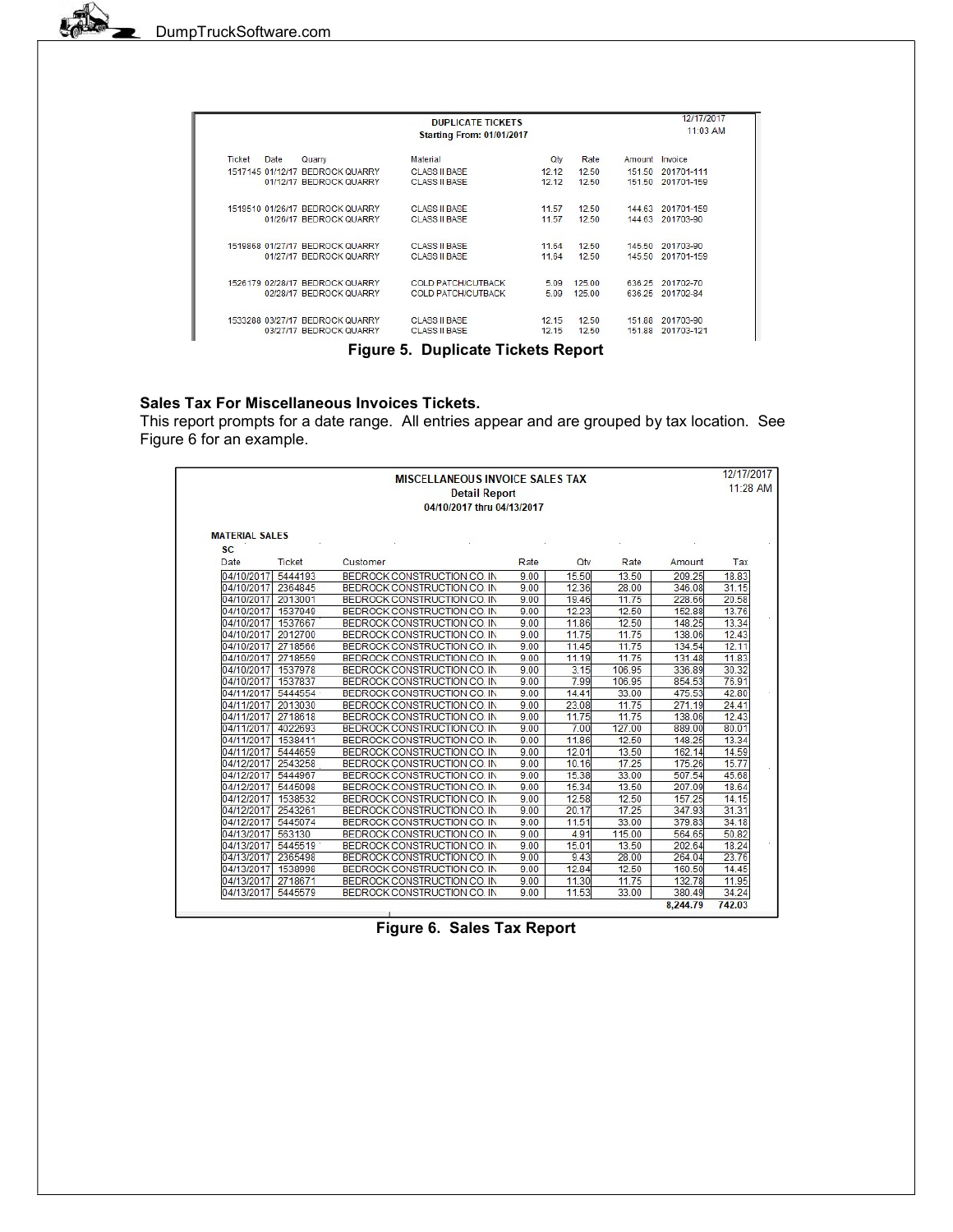L

## Material Profit Reports.

This report prompts for a date range. All entries appear and are grouped by tax location. See Figure 7 for an example

|                       |            |   |        |    |        | <b>MATERIAL PROFIT REPORT</b> |           |        |           |       |       |                      | 12/17/2017 |
|-----------------------|------------|---|--------|----|--------|-------------------------------|-----------|--------|-----------|-------|-------|----------------------|------------|
|                       |            |   |        |    |        | 04/01/17 thru 04/30/17        |           |        |           |       |       |                      | 08:07 PM   |
| <b>ASPHALT</b>        |            |   |        |    |        |                               |           |        |           |       |       |                      |            |
| Date                  | Ticket     | п | Plant  | U  | Qtv    | Buy                           | Sell      | Profit | Tax Are   | Tax   |       | Ad Fee Energy Ad Pct |            |
| 04/05/17              | 1536722    | M | 603    | т  | 6.02   | 93.40                         | 106.95    | 81.57  | SC        | 57.95 | 35.09 |                      | 5.00       |
| 04/03/17              | 561781     | M | 607    | т  | 3.96   | 71.00                         | 85.00     | 55.44  | SC        | 30.29 | 18.34 |                      | 5.00       |
| 04/10/17              | 1537837    | M | 603    | т  | 7.99   | 93.40                         | 106.95    | 108.26 | <b>SC</b> | 76.91 | 46.57 |                      | 5.00       |
| 04/10/17              | 1537978    | M | 603    | т  | 3.15   | 93.40                         | 106.95    | 42.68  | <b>SC</b> | 30.32 | 18.36 |                      | 5.00       |
| 04/03/17              | 561752     | M | 607    | т  | 7.98   | 71.00                         | 85.00     | 111.72 | <b>SC</b> | 61.05 | 36.97 |                      | 5.00       |
| <b>BACK FILL SAND</b> |            |   |        |    |        |                               | Subtotal: | 399.67 |           |       |       |                      |            |
| Date                  | Ticket     | п | Plant  | UI | Qty    | Buy                           | Sell      | Profit | Tax Are   | Tax   |       | Ad Fee Energy Ad Pct |            |
| 04/10/17              | 2364845    | M | 608    | т  | 12.36  | 25.00                         | 28.00     | 37.08  | <b>SC</b> | 31.15 | 18.86 |                      | 5.00       |
| 04/03/17              | 25432286 M |   | 623    | т  | 12.13  | 15.50                         | 17.25     | 21.23  | <b>SC</b> | 18.83 | 11.70 | 6.00                 | 5.00       |
| 04/04/17              | 25432306 M |   | 623    | т  | 11.71  | 15.50                         | 17.25     | 20.49  | <b>SC</b> | 18.18 | 11.31 | 6.00                 | 5.00       |
| 04/06/17              | 25432414 M |   | 623    | т  | 11.65  | 15.50                         | 17.25     | 20.39  | <b>SC</b> | 18.09 | 11.25 | 6.00                 | 5.00       |
| 04/17/17              | 25432704 M |   | 623    | т  | 10.76  | 15.50                         | 17.25     | 18.83  | <b>SC</b> | 16.70 | 10.42 | 6.00                 | 5.00       |
| 04/13/17              | 2365498    | M | 608    | т  | 9.43   | 25.00                         | 28.00     | 28.29  | SC        | 23.76 | 14.39 |                      | 5.00       |
| 04/05/17              | 25432403 M |   | 623    | т  | 21.06  | 15.50                         | 17.25     | 36.86  | <b>SC</b> | 32.70 | 20.10 | 6.00                 | 5.00       |
| 04/12/17              | 25432583 M |   | 623    | т  | 10.16  | 15.50                         | 17.25     | 17.78  | <b>SC</b> | 15.77 | 9.85  | 6.00                 | 5.00       |
| 04/12/17              | 25432617 M |   | 623    | т  | 20.17  | 15.50                         | 17.25     | 35.30  | SC        | 31.31 | 19.26 | 6.00                 | 5.00       |
| 04/05/17              | 25432355 M |   | 623    | T  | 10.95  | 15.50                         | 17.25     | 19.16  | <b>SC</b> | 17.00 | 10.59 | 6.00                 | 5.00       |
|                       |            |   | $\sim$ |    | $\sim$ |                               | Subtotal: | 255.41 | $\sim$    |       |       |                      |            |

Figure 7. Material Profit Report

### Material Plants Screen

| <b>Plant: 603</b>             |                  | <b>BEDROCK QUARRY</b> |               |       |        |                                               | Type: A               |        | In Use: Y    | <b>Quote Exp:</b> |     |
|-------------------------------|------------------|-----------------------|---------------|-------|--------|-----------------------------------------------|-----------------------|--------|--------------|-------------------|-----|
| Vendor:                       |                  |                       |               |       |        |                                               | Durs:                 |        |              | Quote No:         |     |
| Prices                        | Phones           | Address               |               | Zones |        | Map Pages                                     | Trucks                |        |              |                   |     |
| <b>Material</b>               |                  |                       |               |       |        | <b>Plant Cost COD Price</b>                   | <b>Contract</b>       |        | <b>Quote</b> | <b>Plant Code</b> | Seq |
| 1 1/2" CRUSHED/DRAIN ROCK     |                  |                       |               |       | 19.75  |                                               |                       | 22.75  |              |                   | 21  |
| <b>COLD PATCH/CUTBACK</b>     |                  |                       |               |       | 108.95 |                                               |                       | 125.00 |              |                   | 46  |
| ASPHALT 1/2 MEDIUM            |                  |                       |               | 72.00 |        |                                               |                       | 83.00  |              |                   | 112 |
| <b>CLASS II BASE</b>          |                  |                       |               | 10.50 |        |                                               |                       | 12.75  |              |                   | 32  |
| 3/4" CRUSHED ROCK/DRAIN ROCK  |                  |                       |               | 19.25 |        |                                               |                       | 22.25  |              |                   | 23  |
| <b>BACK FILL SAND</b>         |                  |                       |               | 11.50 |        |                                               |                       | 12.00  |              |                   | 75  |
| <b>ASPHALT</b>                |                  |                       |               | 93.40 |        | 106.95                                        |                       |        |              | 51                |     |
| DUMP FEE AC/CONCRETE OVERSIZE |                  |                       |               |       | 150.00 |                                               |                       | 175.00 |              |                   | 78  |
| <b>DUMP FEES</b>              |                  |                       |               |       | 150.00 |                                               |                       | 175.00 |              |                   | 70  |
| DUMP FEE AC/CONCRETE BOBTAIL  |                  |                       |               | 40.00 |        |                                               |                       | 100.00 |              |                   | 95  |
| <b>DUMP FEE ASPHALT 3X</b>    |                  |                       |               | 55.00 |        |                                               |                       | 120.00 |              |                   | 84  |
| <b>ASPHALT-HMA</b>            |                  |                       |               | 88.95 |        |                                               |                       | 102.00 |              |                   | 110 |
| <b>SS-1H EMULSION</b>         |                  |                       |               | 47.50 |        |                                               |                       | 57.00  |              |                   | 76  |
| DUMP FEE A/C W/PETRO          |                  |                       |               |       | 250.00 |                                               |                       | 300.00 |              |                   | 77  |
|                               |                  |                       |               |       |        |                                               |                       |        |              |                   |     |
| <br>Save<br>Back              | <b>New Plant</b> | Add                   | <b>Delete</b> | AΙΙ   | Go     | $\left\langle \right\rangle$<br>$\rightarrow$ | <b>Material Types</b> |        | Reports      | More              |     |

Figure 8. Material Plants Screen.